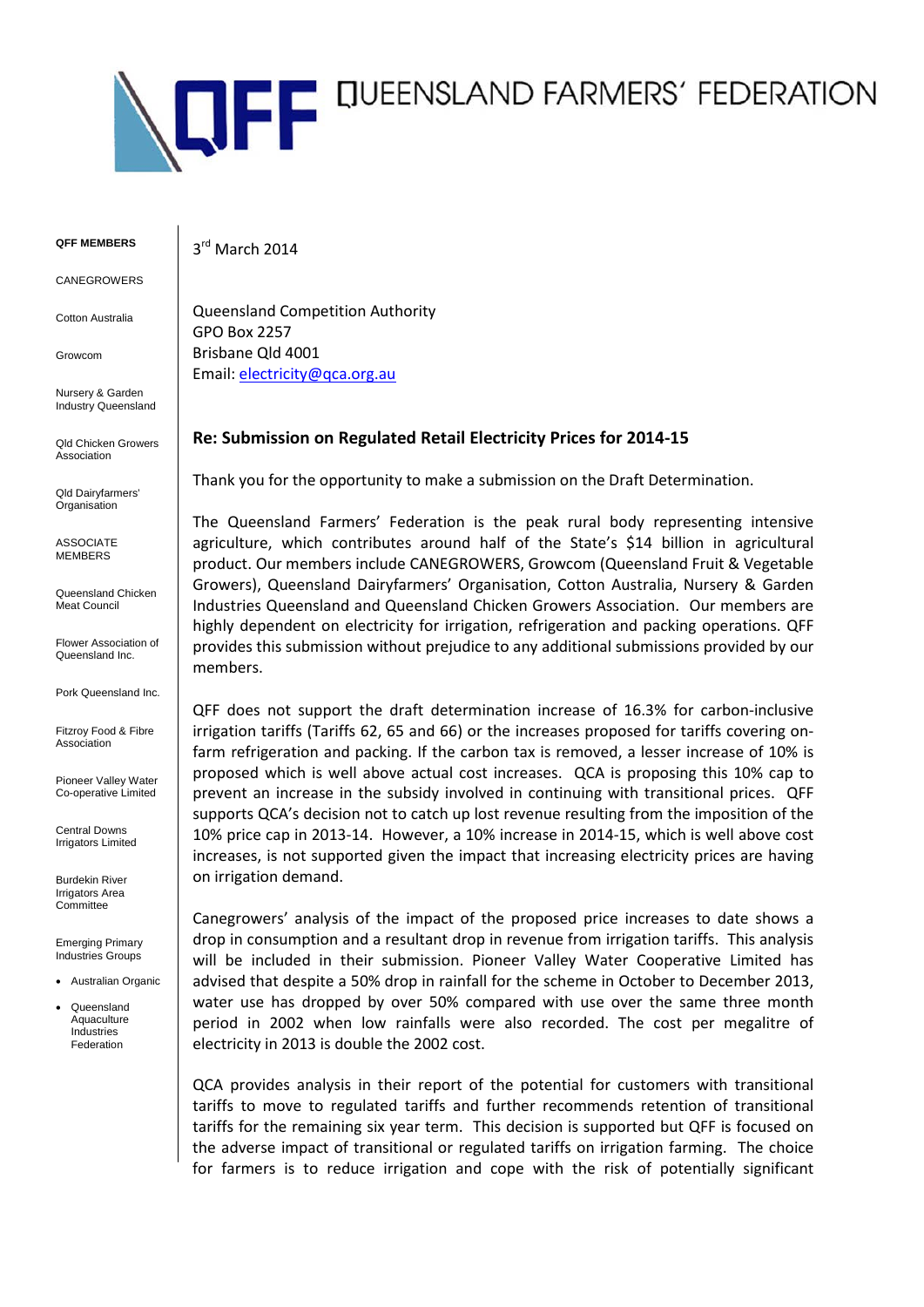reductions in productivity or to make significant investments to improve the use of electricity or other energy sources on farm. Either way there is a reduction in demand and in revenue in the short to medium term with resultant increases in electricity prices. The transition periods may not be sufficient to allow farmers to adjust to 'cost reflective' tariffs where the costs of modifying practices, systems or machinery to suit the new regime are prohibitive. Furthermore, the practice of releasing tariffs on an annual basis makes effective business planning difficult and informed investment decisions impossible. We would prefer to see a longer window for projections to enable business decisions to be made with confidence.

Also, there is little chance that current trends in electricity prices will change significantly as key cost pressures remain including continuation of the solar bonus scheme, security standards, financial returns to the State Government and inducements for retail competition. In addition, a growing redundancy of assets must be paid for but there is the possibility of a reduction in the weighted average cost of capital in the AER 2015 network review.

QCA currently does not have a brief to investigate the perverse outcomes of increasing electricity prices, such as interactions with other government policies, potentially increasing peak network demand, or driving consumers to switch to more emissionsintensive energy sources for irrigation (e.g. diesel).

The cost of the electricity price increases will be a huge burden for the Queensland agricultural sector, which is already facing diminishing terms of trade and has no ability to pass on escalating costs. The cost rises are a serious threat to the State Government's plans of doubling of agricultural production by 2040.

QFF supports Canegrowers' call for a reduction in the retail price of electricity for irrigation tariffs in 2014-15 to encourage greater utilisation of electricity on-farm thereby boosting overall demand and increasing revenue. This proposal warrants urgent investigation by the State Government and QCA.

QFF also recommends an investigation into how investment in energy efficiencies on farm could be rewarded, rather than penalised, to maintain revenue targets. The demand management incentive scheme being investigated by AER as part of the review of Ergon Energy and Energex network costs provides for an allowance for expenditure on improvements in distributer's revenue allowance for each year of a regulatory period. It is also proposed to compensate distributers for any foregone revenue as a result of demand management initiatives but this proposal will only be developed during the next regulatory period and only if changes are made to national regulatory rules. Also requiring attention is the question about consumer's willingness to pay for the costs of demand management. In some rural areas there may not be a demand management option available to allow existing irrigation farming to successfully adjust to rising energy costs.

It would appear that rural areas could benefit significantly from improved demand and supply management. Opportunities to defer demand, reduce demand during peak demand periods and provide adequate tariff incentives for off peak use warrant investigation to achieve tariff outcomes that are suited to the irrigation sector. In particular, there are two issues that warrant attention. Firstly, rural areas have developed a significant reliance on electricity supply yet rural electricity networks have very limited capacity. Ergon advises that demand in many of the irrigation areas has